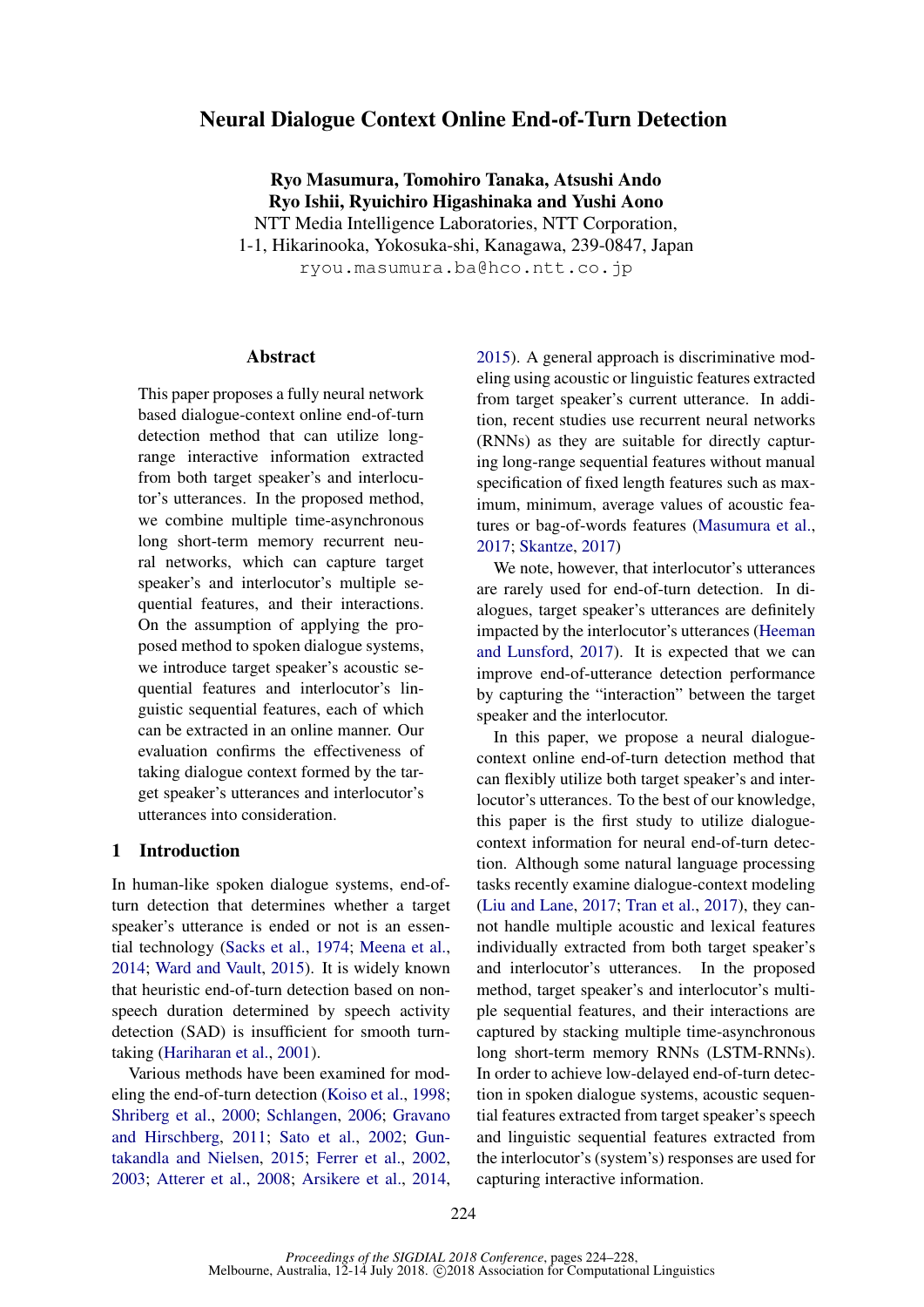In our experiments, human-human contact center dialogue data sets are used with the goal of constructing a human-like interactive voice response system. We show that the proposed method outperforms a variant that uses only target speaker's utterances.

## 2 Proposed Method

End-of-turn detection is the problem of detecting whether each end-of-utterance point is a turntaking point or not. The utterance is defined as an internal pause unit (IPU) if it is surrounded by non-speech units [\(Koiso et al.,](#page-4-4) [1998\)](#page-4-4). The speech/non-speech units are estimated by SAD.

In dialogue-context-based online end-of-turn detection, all past information of both target speaker's and interlocutor's utterances behind the speaker's current end-of-utterance can be utilized for extracting context information. The estimated label is either end-of-turn or not. The label of the t-th target speaker's end-of-utterance in a conversation can be decided by:

$$
\hat{l}^{(t)} = \underset{l^{(t)} \in \{0,1\}}{\operatorname{argmax}} P(l^{(t)} | \mathbf{S}^{(1:t)}, \mathbf{C}^{(1:t)}, \Theta), \quad (1)
$$

where  $\Theta$  denotes a model parameter.  $\hat{l}^{(t)}$  is the estimated label of the t-th speaker's end-ofutterance.  $S^{(1:t)}$  represents speaker's utterances  $\{S^{(1)}, \cdots, S^{(t)}\}\$  where  $S^{(t)}$  is the t-th utterance.  $C^{(1:t)}$  represents interlocutor's utterances  $\{C^{(1)}, \cdots, C^{(t)}\}$  where  $C^{(t)}$  is the t-th utterance that occurred just before  $S^{(t)}$ . Undoubtedly, there are some exceptional cases wherein the t-th interlocutor's utterance is none.

The  $t$ -th speaker's utterance involves  $N$  kinds of sequential features:

$$
\boldsymbol{S}^{(t)} = \{ \boldsymbol{s}_1^{(t)}, \cdots, \boldsymbol{s}_N^{(t)} \}, \tag{2}
$$

$$
\boldsymbol{s}_n^{(t)} = \{ \boldsymbol{a}_{n,1}^{(t)}, \cdots, \boldsymbol{a}_{n,I_n^t}^{(t)} \}, \quad (3)
$$

where  $s_n^{(t)}$  represents the *n*-th sequential feature in  $S^{(t)}$ , and  $a_{n,i}^t$  is the *i*-th frame's feature in  $s_n^{(t)}$ .  $I_n^t$ is the length of  $s_n^{(t)}$ . In the same way, the t-th interlocutor's utterance involves M kinds of sequential features:

$$
C^{(t)} = \{c_1^{(t)}, \cdots, c_M^{(t)}\}, \qquad (4)
$$

$$
\boldsymbol{c}_{m}^{(t)} = \{ \boldsymbol{b}_{m,1}^{(t)}, \cdots, \boldsymbol{b}_{m,J_{m}^{t}}^{(t)} \}, \qquad (5)
$$

where  $c_m^t$  represents the m-th sequential feature in  $C^{(t)}$ , and  $b_{m,j}^{(t)}$  is the j-th frame's feature in  $c_m^{(t)}$ .  $J_m^t$  is a length of  $c_m^{(t)}$ .



Figure 1: Model structure of neural dialoguecontext online end-of-turn detection.

### 2.1 Fully Neural Network based Modeling

This paper proposes a neural dialogue context online end-of-turn detection method that is modeled using fully neural networks. In order to model  $(l^{(t)}|S^{(1:t)}, C^{(1:t)}, \Theta)$ , we extend stacked time asynchronous sequential networks that include multiple time-asynchronous LSTM-RNNs for embedding complete sequential information into a continuous representation [\(Masumura et al.,](#page-4-15) [2017\)](#page-4-15). In order to capture long-range dialogue context information, the proposed method employs two stacked time asynchronous sequential networks for both target speaker's and interlocutor's utterances. In addition, the proposed method introduces another sequential network to capture interactions of both side's utterances.

Figure 1 details the structure of the proposed method. In the proposed method, each feature within an utterance is individually embedded into a continuous representation in an asynchronous manner. To this end, LSTM-RNNs are prepared for individual sequential features in both target speaker's and interlocutor's utterances. Each sequential information is embedded as:

$$
\mathbf{A}_n^{(t)} = \text{LSTM}(\boldsymbol{a}_{n,1}^{(t)}, \cdots, \boldsymbol{a}_{n,I_n^t}^{(t)}; \boldsymbol{\theta}_n^{\text{A}}), \quad (6)
$$

$$
\boldsymbol{B}_{m}^{(t)} = \texttt{LSTM}(\boldsymbol{b}_{m,1}^{(t)}, \cdots, \boldsymbol{b}_{m,J_{m}^{t}}^{(t)}; \boldsymbol{\theta}_{m}^{\texttt{B}}), \quad (7)
$$

where  $A_n^{(t)}$  denotes a continuous representation that embeds the  $n$ -th sequential feature within the t-th target speaker's utterance.  $\boldsymbol{B}^{(t)}_{m}$  denotes a continuous representation that embeds the  $n$ -th sequential feature within the t-th interlocutor's utterance. LSTM() represents a function of the unidirectional LSTM-RNN layer.  $\theta_n^{\text{A}}$  and  $\theta_m^{\text{B}}$  are model parameters for the  $n$ -th sequence in the target speaker's utterance and the m-th sequence in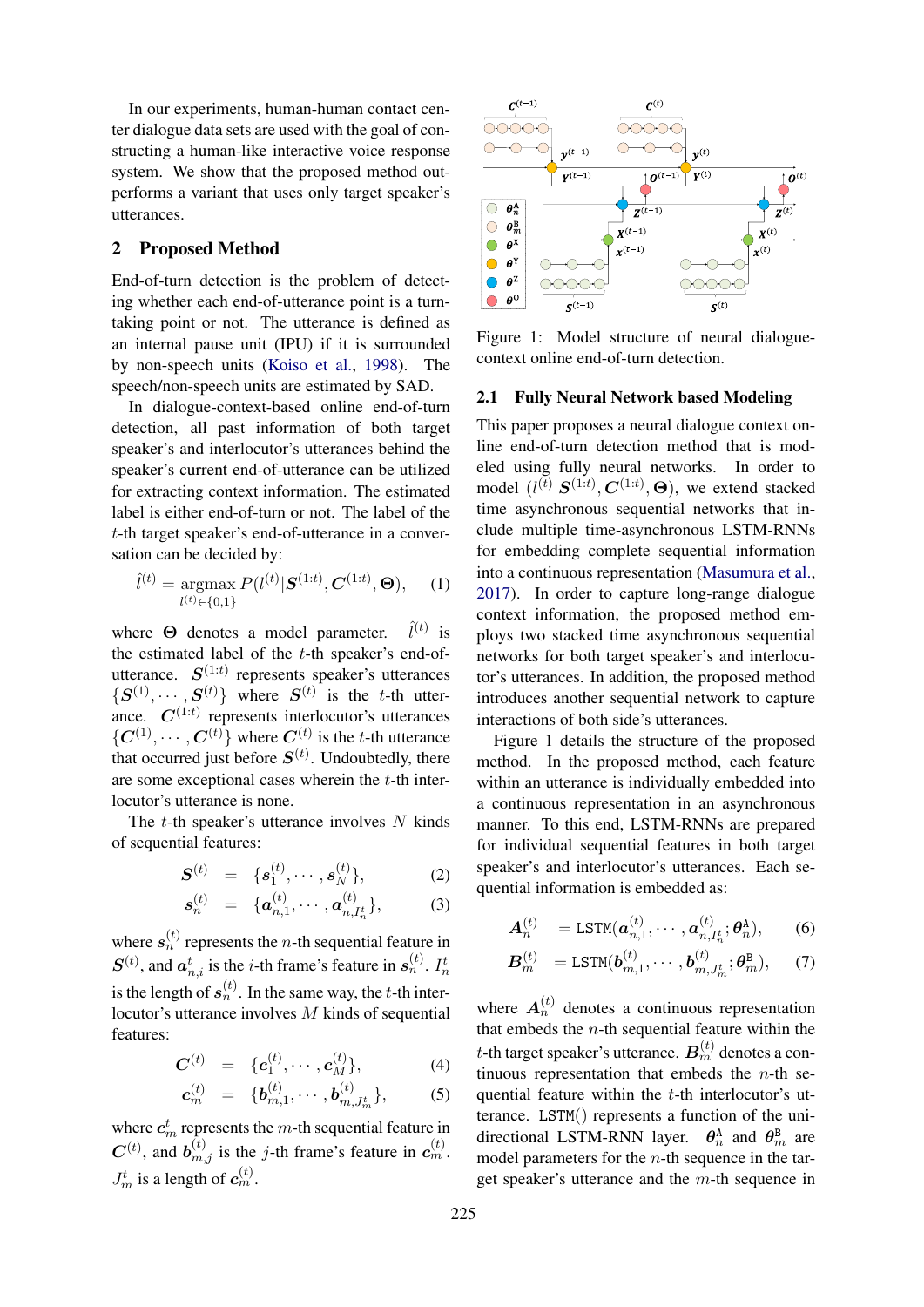the interlocutor's utterance, respectively.

The continuous representations individually formed from each sequential feature are merged to yield an utterance-level continuous representation as follows:

$$
\boldsymbol{x}^{(t)} = [\boldsymbol{A}_1^{(t)}^\top, \cdots, \boldsymbol{A}_N^{(t)}^\top]^\top, \tag{8}
$$

$$
\boldsymbol{y}^{(t)} = [\boldsymbol{B}_1^{(t)}^\top, \cdots, \boldsymbol{B}_M^{(t)}^\top]^\top, \tag{9}
$$

where  $x^{(t)}$  and  $y^{(t)}$  represent utterance-level continuous representations for the t-th target speaker's utterance and the t-th interlocutor's utterance, respectively.

In order to capture long-range contexts, target speaker's utterance-level continuous representations and interlocutor's utterance-level continuous representations are individually embedded into a continuous representation. The  $t$ -th continuous representation that embeds a start-of-dialogue and the current end-of-utterance is defined as:

$$
\boldsymbol{X}^{(t)} = \text{LSTM}(\boldsymbol{x}^{(1)}, \cdots, \boldsymbol{x}^{(t)}; \boldsymbol{\theta}^{\mathbf{X}}), \qquad (10)
$$

$$
\boldsymbol{Y}^{(t)} = \texttt{LSTM}(\boldsymbol{y}^{(1)}, \cdots, \boldsymbol{y}^{(t)}; \boldsymbol{\theta}^{\texttt{Y}}), \qquad (11)
$$

where  $X^{(t)}$  denotes a continuous representation that embeds speaker's utterances behind the tth speaker's end-of-utterance, and  $Y^{(t)}$  denotes a continuous representation that embeds interlocutor's utterances behind the  $t$ -th interlocutor's endof-utterance.  $\theta^{\text{x}}$  and  $\theta^{\text{y}}$  are model parameters for the target speaker's utterance-level LSTM-RNN and the interlocutor's utterance-level LSTM-RNN, respectively.

In addition, to consider the interaction between the target speaker and the interlocutor, both utterance-level continuous representations are additionally summarized as:

$$
\boldsymbol{z}^{(t)} = [\boldsymbol{X}^{(t)}^\top, \boldsymbol{Y}^{(t)}^\top]^\top, \tag{12}
$$

$$
\mathbf{Z}^{(t)} = \mathsf{LSTM}(\mathbf{z}^{(1)}, \cdots, \mathbf{z}^{(t)}; \boldsymbol{\theta}^{\mathbf{Z}}), \quad (13)
$$

where  $Z^{(t)}$  denotes a continuous representation that embeds all dialogue context sequential information behind the t-th target speaker's end-ofutterance.  $\theta^2$  represents the model parameter.

In an output layer, posterior probability of endof-turn detection in the  $t$ -th target speaker's endof-utterance is defined as:

$$
\boldsymbol{O}^{(t)} = \text{SOFTMAX}(\boldsymbol{Z}^{(t)}; \boldsymbol{\theta}^0), \quad (14)
$$

where SOFTMAX() is a softmax function, and  $\theta^0$  is a model parameter for the softmax function.  $\mathbf{O}^{(t)}$ 

corresponds to  $P(l^{(t)} | \mathcal{S}^{(1:t)}, \mathbf{C}^{(1:t)}, \Theta)$ . Summarizing the above,  $\Theta$  is represented as  $\{\theta_1^{\text{A}}, \cdots, \theta_N^{\text{A}}\}$  $\theta_1^{\text{B}}, \dots, \theta_M^{\text{B}}, \theta^{\text{X}}, \theta^{\text{Y}}, \theta^{\text{Z}}, \theta^{\text{O}}\}$ . In training, the parameter can be optimized by minimizing the cross entropy between a reference probability and an estimated probability:

$$
\hat{\Theta} = \underset{\Theta}{\text{argmin}} - \sum_{d \in \mathcal{D}} \sum_{t=1}^{T_d} \sum_{l \in \{0,1\}} \hat{O}_{l,d}^{(t)} \log O_{l,d}^{(t)},
$$
\n(15)

where  $\hat{O}_{l,d}^{(t)}$  and  $O_{l,d}^{(t)}$  are a reference probability and an estimated probability of label  $l$  for the  $t$ -th end-of-utterance in the d-th conversation, respectively. D represents a training data set.

#### 2.2 Features for Spoken Dialogue Systems

In neural dialogue-context-based online end-ofturn detection, various sequential features can be leveraged for capturing both target speaker's and interlocutor's utterances. In spoken dialogue systems, the interlocutor is the system. Therefore, lexical information generated by the system's response generation module can be utilized. This paper uses pronunciation sequences and word sequences as the interlocutor's sequential features. In the proposed modeling, we use both symbol sequences by converting them into continuous vectors. On the other hand, the target speaker's utterances are speech. This paper introduces fundamental frequencies (F0s), and senone bottleneck features inspired by [Masumura et al.](#page-4-15) [\(2017\)](#page-4-15). The senone bottleneck features, which extract phonetic information as continuous vector representations, offer strong performance without recourse to lexical features.

## 3 Experiments

This paper employed Japanese simulated contact center dialogue data sets instead of humancomputer dialogue data sets. The data sets include 330 dialogues and 6 topics. One dialogue means one telephone call between one operator and one customer, in which each speaker's speech was separately recorded. In order to simulated interactive voice response applications, we regard the operator as the interlocutor, and the customer as the target speaker. We divided each data set into speech units and non-speech units using an LSTM-RNN based SAD [\(Eyben et al.,](#page-4-20) [2013\)](#page-4-20) trained using various Japanese speech data. An utterance is defined as a unit surrounded by non-speech units whose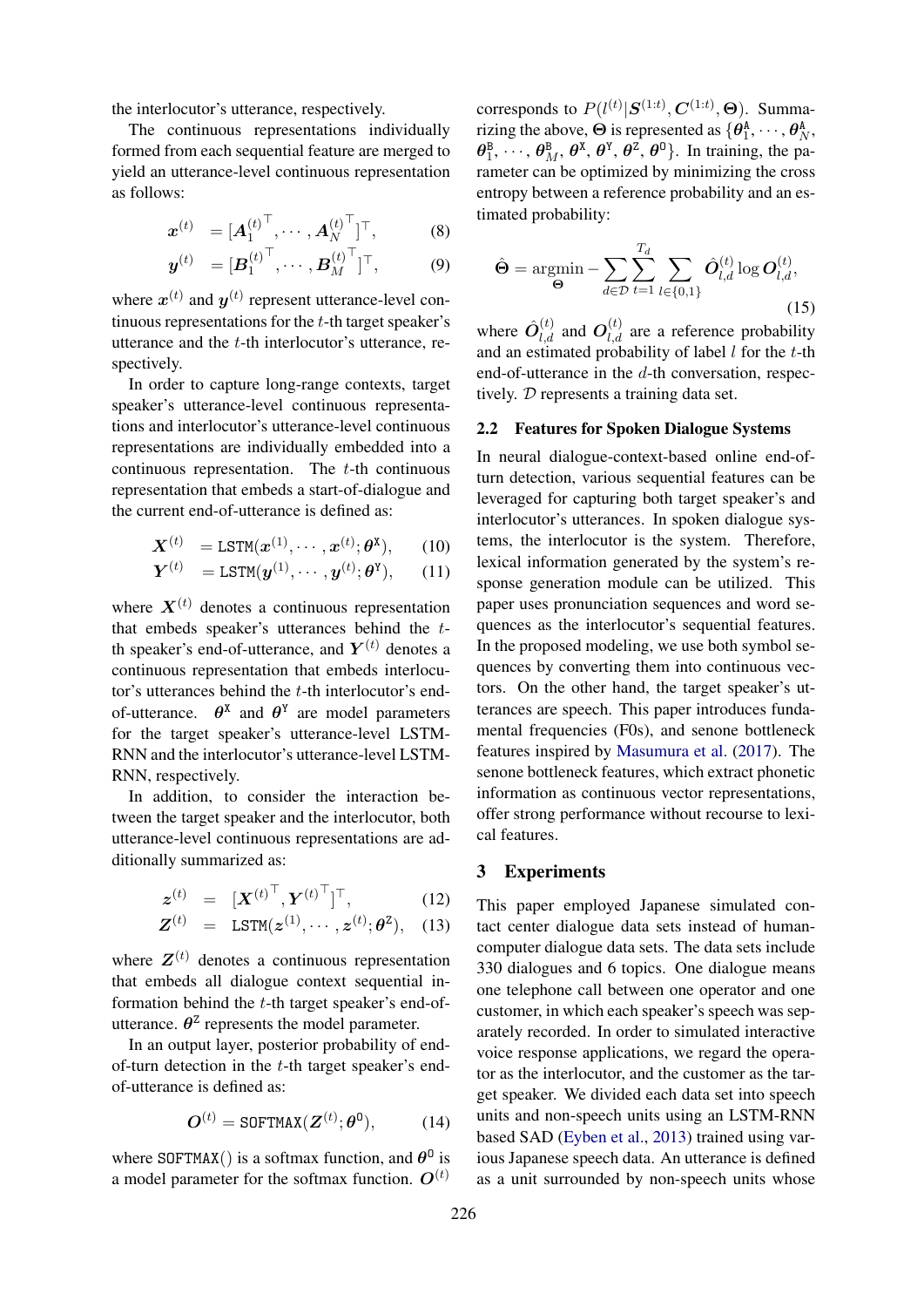|      | Speaker's features       | Interlocutor's features | Dialogue context | Recall | Precision | F-value | Accuracy |
|------|--------------------------|-------------------------|------------------|--------|-----------|---------|----------|
| (1). | F()                      |                         |                  | 80.4   | 69.9      | 74.8    | 73.4     |
| (2). | SENONE                   |                         |                  | 82.7   | 78.3      | 80.4    | 80.3     |
| (3). | F0+SENONE                |                         |                  | 84.5   | 77.4      | 80.8    | 80.6     |
| (4)  | $\overline{\phantom{0}}$ | PRON                    |                  | 46.2   | 64.9      | 54.0    | 61.3     |
| (5). |                          | <b>WORD</b>             |                  | 66.1   | 64.6      | 65.4    | 65.3     |
| (6). |                          | PRON+WORD               |                  | 68.3   | 64.1      | 66.2    | 65.9     |
| (7). | SENONE                   | <b>WORD</b>             |                  | 82.0   | 80.5      | 81.2    | 81.4     |
| (8). | F0+SENONE                | PRON+WORD               |                  | 82.7   | 81.4      | 82.1    | 82.0     |

Table 2: *Experimental results: Recall (%), Precision (%), F-value (%), and Accuracy (%).*

| <b>Topics</b>         | #calls | #utterances | #turns |
|-----------------------|--------|-------------|--------|
| Finance               | 50     | 3,991       | 2,166  |
| Internet provider     | 64     | 3,860       | 1,799  |
| Local government unit | 58     | 3,741       | 1,598  |
| Mail-order            | 52     | 3,752       | 1,828  |
| PC repair             | 45     | 2,838       | 1,934  |
| Mobile phone          | 61     | 4,453       | 2.016  |
| Total                 | 330    | 22.635      | 11.341 |

Table 1: *Experimental data sets.*

duration is more than 100 ms. Turn-taking points and backchannel points were manually annotated for all dialogues. The evaluation used 6-fold cross validation in which training and validation data were 5 topics and test data were 1 topic. Detailed setups are shown in Table 1 where #calls, #utterances, and #turns represent number of calls, utterances and end-of-turn points, respectively.

To realize a comprehensive evaluation, we examined various conditions. In the proposed modeling, unit size of LSTM-RNNs was unified to 256. For training, the mini-batch size was set to 2 calls. The optimizer was Adam with the default setting. Note that a part of the training sets were used as the data sets employed for early stopping. We constructed five models by varying an initial parameter for individual conditions and evaluated the average performance. When using either target speaker's utterances or interlocutor's utterances, required components were only used for building the proposed modeling. We used following sequential features. F0 represents 2 dimensional sequential features of F0 and ∆F0; frame shift was set to 5 ms. SENONE represents 256-dimensional senone bottleneck features extracted from 3-layer senone LSTM-RNN with 256 units trained from a corpus of spontaneous Japanese speech [\(Maekawa](#page-4-21) [et al.,](#page-4-21) [2000\)](#page-4-21). Its frame shift was set to 10 ms, and the bottleneck layer was set to the third LSTM-RNN layer. PRON represents pronunciation sequences, and WORD represents word sequences of interlocutor's utterances. The lexical features were introduced by converting them into 128 dimensional vectors through linear transformation that was also optimized in training.

# 3.1 Results

Table 2 shows the experimental results. We used the evaluation metrics of recall, precision, macro F-value, and accuracy. The results gained when using only target speaker's utterances are shown in  $(1)-(3)$ . In terms of F-value and accuracy, (3) outperformed (1) and (2). This confirms that stacked time-asynchronous sequential network based modeling is effective for combining multiple sequential features. The results gained when using only interlocutor's utterances are shown in (4)-(6). Among them, (6) attained the best performance although its performance was inferior to  $(1)-(3)$ . In fact,  $(4)-(6)$  outperformed random end-of-turn decision making. This indicates interlocutor's utterances are effective in improving online end-of-turn detection performance. The proposed method, which takes both target speaker's and interlocutor's utterances into consideration, is shown in (7) and (8). In terms of Fvalue and accuracy, (7) outperformed (2) and (5). These results indicate that interaction information is effective for detecting end-of-turn points. The best results were attained by (8), which utilized both multiple target speaker's features and multiple interlocutor's features. The sign test results verified that (8) achieved statistically significant performance improvement ( $p < 0.05$ ) over (3).

### 4 Conclusions

In this paper, we proposed a neural dialogue context online end-of-turn detection method. Main advance of the proposed method is taking long-range interaction information between target speaker's and interlocutor's utterances into consideration. In experiments using contact center dialogue data sets, the proposed method, which leveraged both target speaker's multiple acoustic features and interlocutor's multiple lexical features, achieved significant performance improvement compared to a method that only utilized target speaker's utterances.